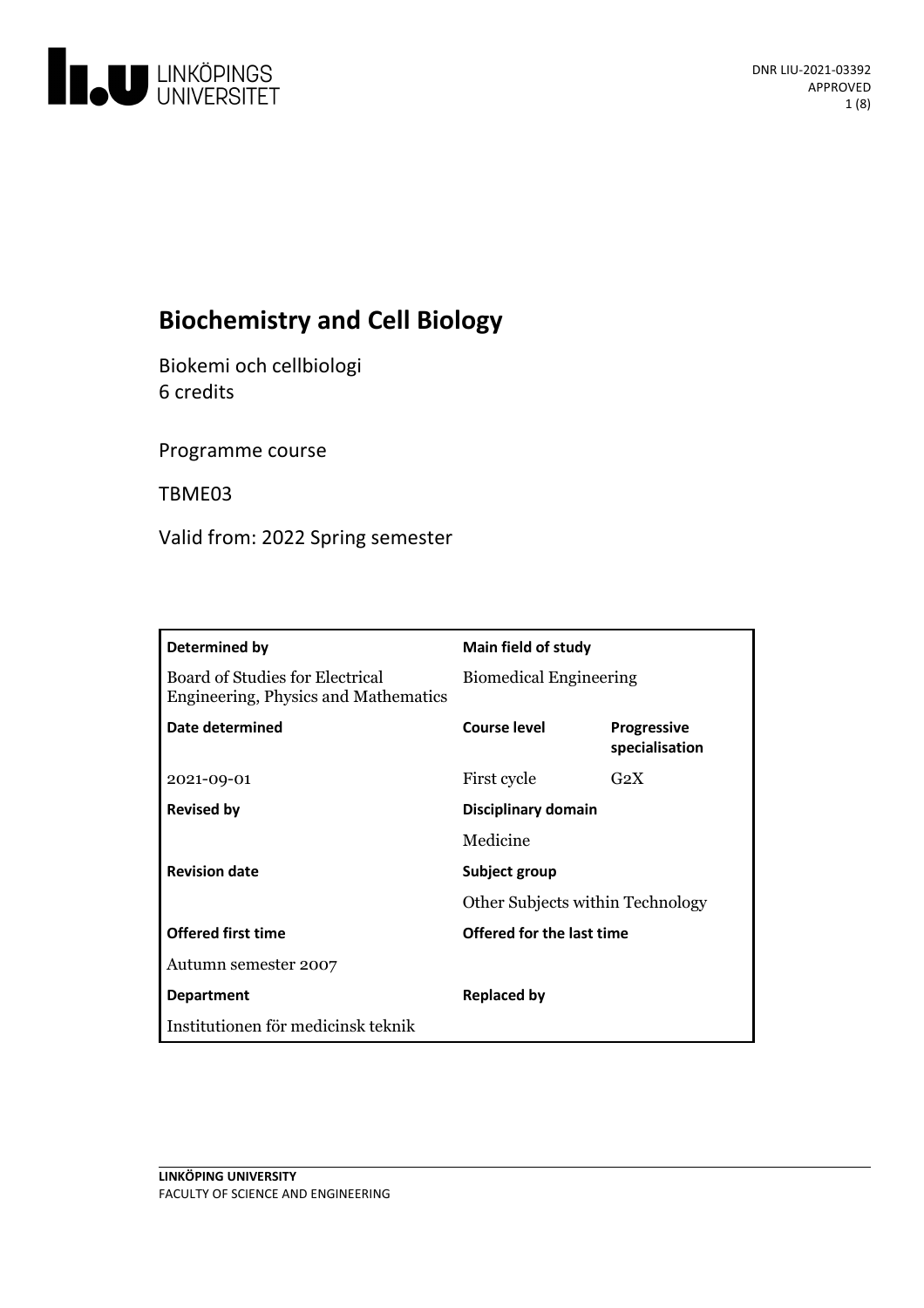# Course offered for

- Master of Science in Computer Science and Engineering
- Master of Science in Information Technology
- Master of Science in Computer Science and Software Engineering
- Master of Science in Applied Physics and Electrical Engineering
- Master of Science in Applied Physics and Electrical Engineering International
- Bachelor of Science in Engineering Electronics
- Master of Science in Biomedical Engineering
- Master's Programme in Biomedical Engineering

## Prerequisites

Basic knowledge in biology and chemistry

## Intended learning outcomes

The course should provide a possibility for the student to acquire knowledge in biochemistry and cell biology from an engineering perspective. After passing the course the student should be able to:

- 
- $\bullet$  describe the structure and function of the eukaryotic cell. <br>  $\bullet$  describe the interaction and communication between cells and their
- environment.<br>
 give examples of how cells are affected by contact with foreign non-<br>
biological material.<br>
 summarize and explain how cells are able to regulate their gene expression
- 
- and thereby their functions.<br>
 explain how damaged and sick cells are taken care of by other cells.<br>
 describe and apply the most common techniques used to study and seek
- information about cell function.

## Course content

The cell building blocks, metabolism, forming new products, gene expression, cell- division, systems for repairing cells, cell death and its impact on surrounding tissue, cell motility and adhesion, interaction between cells and foreign material. The topic of cell signalling how it relates to cell functions will be in focus in the course.

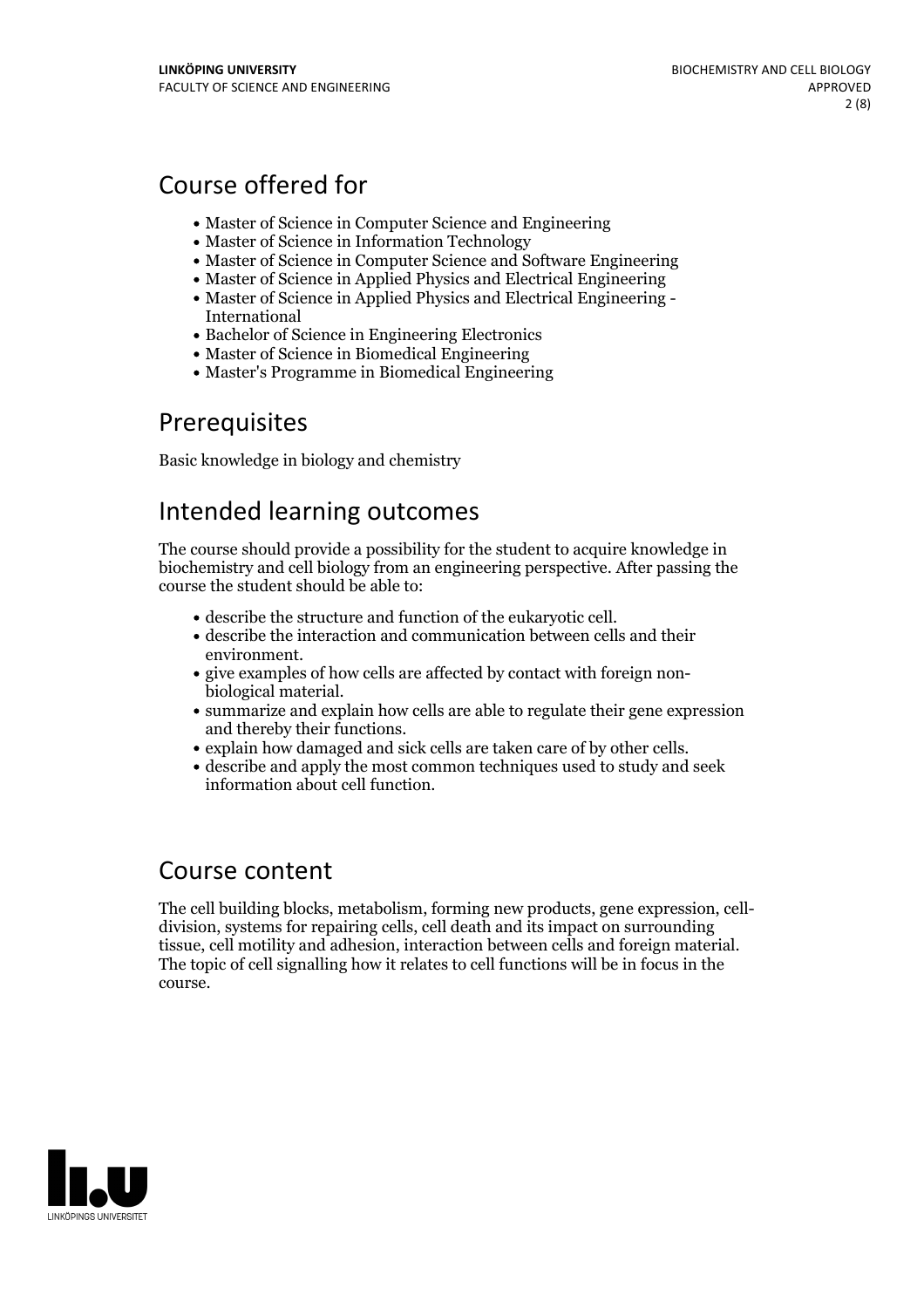# Teaching and working methods

The education framework includes lectures, seminars, laboratory work and scientific work.

## Examination

| TEN <sub>1</sub> | Written examination | 4 credits | U, 3, 4, 5 |
|------------------|---------------------|-----------|------------|
| UPG1             | Handing in task     | 1 credits | U.G        |
| LAB1             | Laboratory work     | 1 credits | U.G        |

## Grades

Four-grade scale, LiU, U, 3, 4, 5

## Other information

### **About teaching and examination language**

The teaching language is presented in the Overview tab for each course. The examination language relates to the teaching language as follows:

- If teaching language is "Swedish", the course as a whole could be given in Swedish, or partly in English. Examination language is Swedish, but parts
- of the examination can be in English.<br>• If teaching language is "English", the course as a whole is taught in English.
- Examination language is English.<br>• If teaching language is "Swedish/English", the course as a whole will be taught in English if students without prior knowledge of the Swedish language participate. Examination language is Swedish or English depending on teaching language.

### **Other**

The course is conducted in a manner where both men's and women's experience and knowledge are made visible and developed.

The planning and implementation of a course should correspond to the course syllabus. The course evaluation should therefore be conducted with the course syllabus as a starting point.

If special circumstances prevail, the vice-chancellor may in a special decision specify the preconditions for temporary deviations from this course syllabus, and delegate the right to take such decisions.

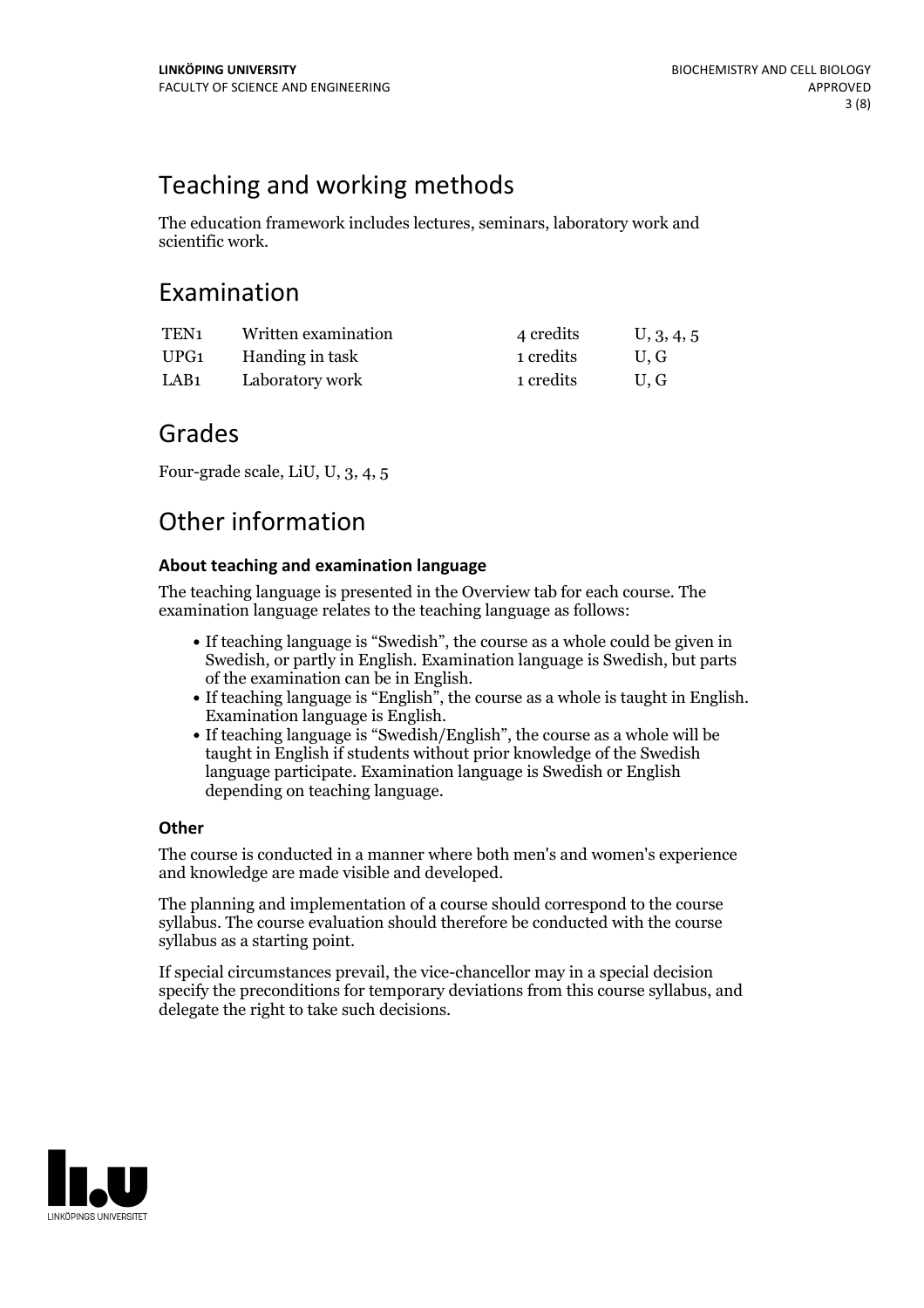# **Common rules**

### Course syllabus

A syllabus must be established for each course. The syllabus specifies the aim and contents of the course, and the prior knowledge that a student must have in order to be able to benefit from the course.

## Timetabling

Courses are timetabled after a decision has been made for this course concerning its assignment to a timetable module.

### Interruption in and deregistration from a course

The LiU decision, Guidelines concerning confirmation of participation in education (Dnr LiU-2020-02256), states that interruptions in study are to be recorded in Ladok. Thus, all students who do not participate in a course for which they have registered must record the interruption, such that the registration on the course can be removed. Deregistration from or interrupting a course is carried out using <sup>a</sup> web-based form: https://www.lith.liu.se/for- [studenter/kurskomplettering?l=en.](https://www.lith.liu.se/for-studenter/kurskomplettering?l=en)

## Cancelled courses and changes to the course syllabus

Courses with few participants (fewer than 10) may be cancelled or organised in a manner that differs from that stated in the course syllabus. The Dean is to deliberate and decide whether a course is to be cancelled or changed from the course syllabus.

## Guidelines relating to examinations and examiners

For details, see Guidelines for education and examination for first-cycle and second-cycle education at Linköping University, Dnr LiU-2020-04501 [\(http://styrdokument.liu.se/Regelsamling/VisaBeslut/917592\)](http://styrdokument.liu.se/Regelsamling/VisaBeslut/917592).

An examiner must be employed as a teacher at LiU according to the LiU Regulations for Appointments, Dnr LiU-2021-01204 [\(https://styrdokument.liu.se/Regelsamling/VisaBeslut/622784](https://styrdokument.liu.se/Regelsamling/VisaBeslut/622784)). For courses in second-cycle, the following teachers can be appointed as examiner: Professor (including Adjunct and Visiting Professor), Associate Professor (including Adjunct), Senior Lecturer (including Adjunct and Visiting Senior Lecturer), Research Fellow, or Postdoc. For courses in first-cycle, Assistant Lecturer (including Adjunct and Visiting Assistant Lecturer) can also be appointed as examiner in addition to those listed for second-cycle courses. In exceptional cases, a Part-time Lecturer can also be appointed as an examiner at both first- and second cycle, see Delegation of authority for the Board of Faculty of Science and Engineering.

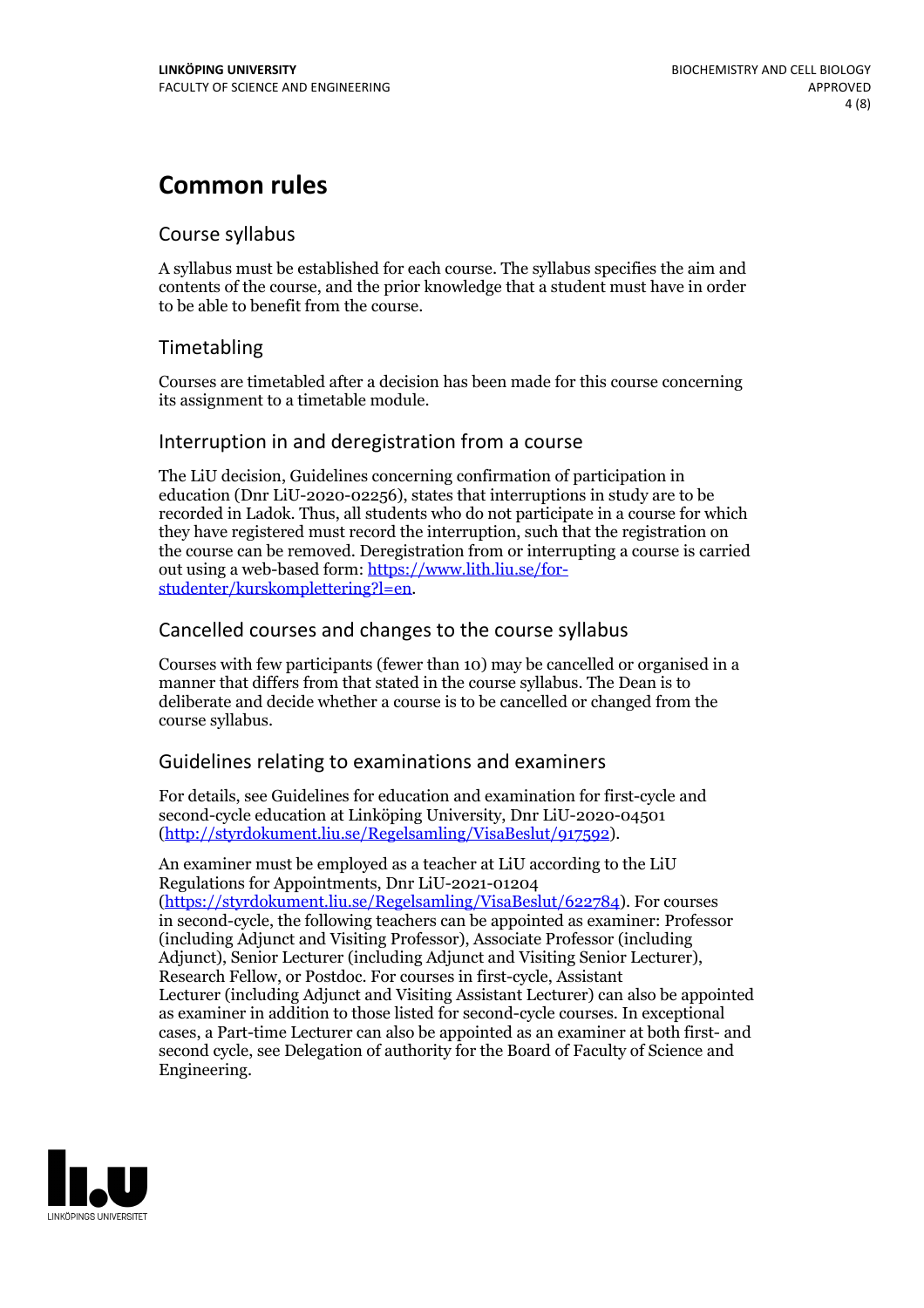## Forms of examination

#### **Principles for examination**

Written and oral examinations and digital and computer-based examinations are held at least three times a year: once immediately after the end of the course, once in August, and once (usually) in one of the re-examination periods. Examinations held at other times are to follow a decision of the faculty programme board.

Principles for examination scheduling for courses that follow the study periods:

- courses given in VT1 are examined for the first time in March, with re-examination in June and August
- courses given in VT2 are examined for the first time in May, with re-examination in August and October
- courses given in HT1 are examined for the first time in October, with re-examination in January and August
- courses given in HT2 are examined for the first time in January, with re-examination in March and in August.

The examination schedule is based on the structure of timetable modules, but there may be deviations from this, mainly in the case of courses that are studied and examined for several programmes and in lower grades (i.e. 1 and 2).

Examinations for courses that the faculty programme board has decided are to be held in alternate years are held three times during the school year in which the course is given according to the principles stated above.

Examinations for courses that are cancelled orrescheduled such that they are not given in one or several years are held three times during the year that immediately follows the course, with examination scheduling that corresponds to the scheduling that was in force before the course was cancelled or rescheduled.

When a course, or a written examination (TEN, DIT, DAT), is given for the last time, the regular examination and two re-examinations will be offered. Thereafter, examinations are phased out by offering three examinations during the following academic year at the same times as the examinations in any substitute course. If there is no substitute course, three examinations will be offered during re- examination periods during the following academic year. Other examination times are decided by the faculty programme board. In all cases above, the examination is also offered one more time during the academic year after the following, unless the faculty programme board decides otherwise. In total, 6 re-examinations are offered, of which 2 are regular re-examinations. In the examination registration system, the examinations given for the penultimate time and the last time are denoted.

If a course is given during several periods of the year (for programmes, or on different occasions for different programmes) the faculty programme board or boards determine together the scheduling and frequency of re-examination occasions.

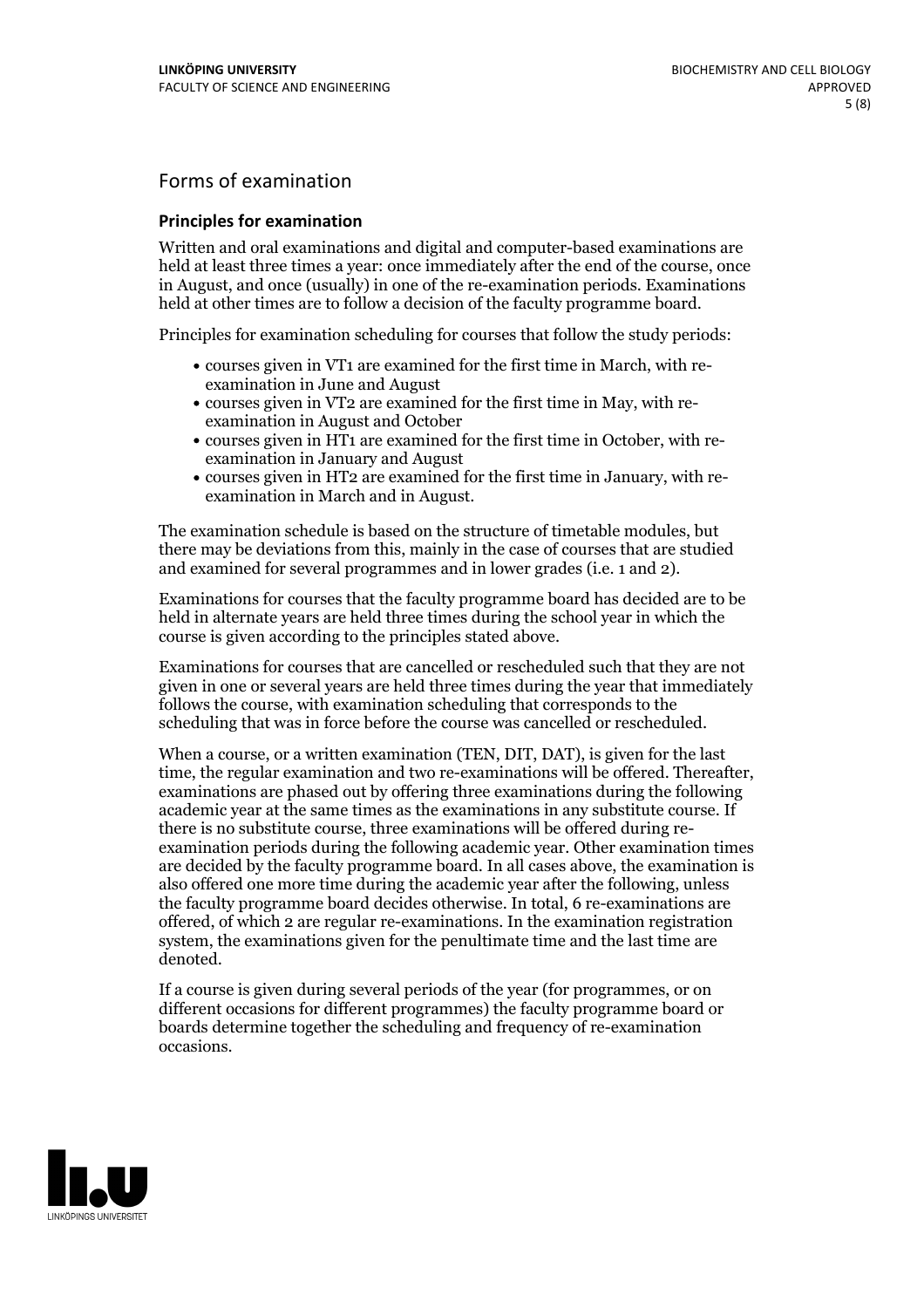#### **Retakes of other forms of examination**

Regulations concerning retakes of other forms of examination than written examinations and digital and computer-based examinations are given in the LiU guidelines for examinations and examiners, [http://styrdokument.liu.se/Regelsamling/VisaBeslut/917592.](http://styrdokument.liu.se/Regelsamling/VisaBeslut/917592)

#### **Course closure**

For Decision on Routines for Administration of the Discontinuation of Educational Programs, Freestanding Courses and Courses in Programs, see DNR LiU-2021-04782. After a decision on closure and after the end of the discontinuation period, the students are referred to a replacement course (or similar) according to information in the course syllabus or programme syllabus. If a student has passed some part/parts of a closed program course but not all, and there is an at least partially replacing course, an assessment of crediting can be made. Any crediting of course components is made by the examiner.

#### **Registration for examination**

In order to take an written, digital or computer-based examination, registration in advance is mandatory, see decision in the university's rule book [https://styrdokument.liu.se/Regelsamling/VisaBeslut/622682.](https://styrdokument.liu.se/Regelsamling/VisaBeslut/622682) An unregistered student can thus not be offered a place. The registration is done at the Student Portal or in the LiU-app during the registration period. The registration period opens 30 days before the date of the examination and closes 10 days before the date of the examination. Candidates are informed of the location of the examination by email, four days in advance.

#### **Code of conduct for students during examinations**

Details are given in a decision in the university's rule book: <http://styrdokument.liu.se/Regelsamling/VisaBeslut/622682>.

#### **Retakes for higher grade**

Students at the Institute of Technology at LiU have the right to retake written examinations and digital and computer-based examinations in an attempt to achieve a higher grade. This is valid for all examination components with code "TEN", "DIT" and "DAT". The same right may not be exercised for other examination components, unless otherwise specified in the course syllabus.

A retake is not possible on courses that are included in an issued degree diploma.

#### **Grades**

The grades that are preferably to be used are Fail (U), Pass (3), Pass not without distinction  $(4)$  and Pass with distinction  $(5)$ .

- Grades U, 3, 4, 5 are to be awarded for courses that have written or digital examinations.<br>• Grades Fail (U) and Pass (G) may be awarded for courses with a large
- degree of practical components such as laboratory work, project work and

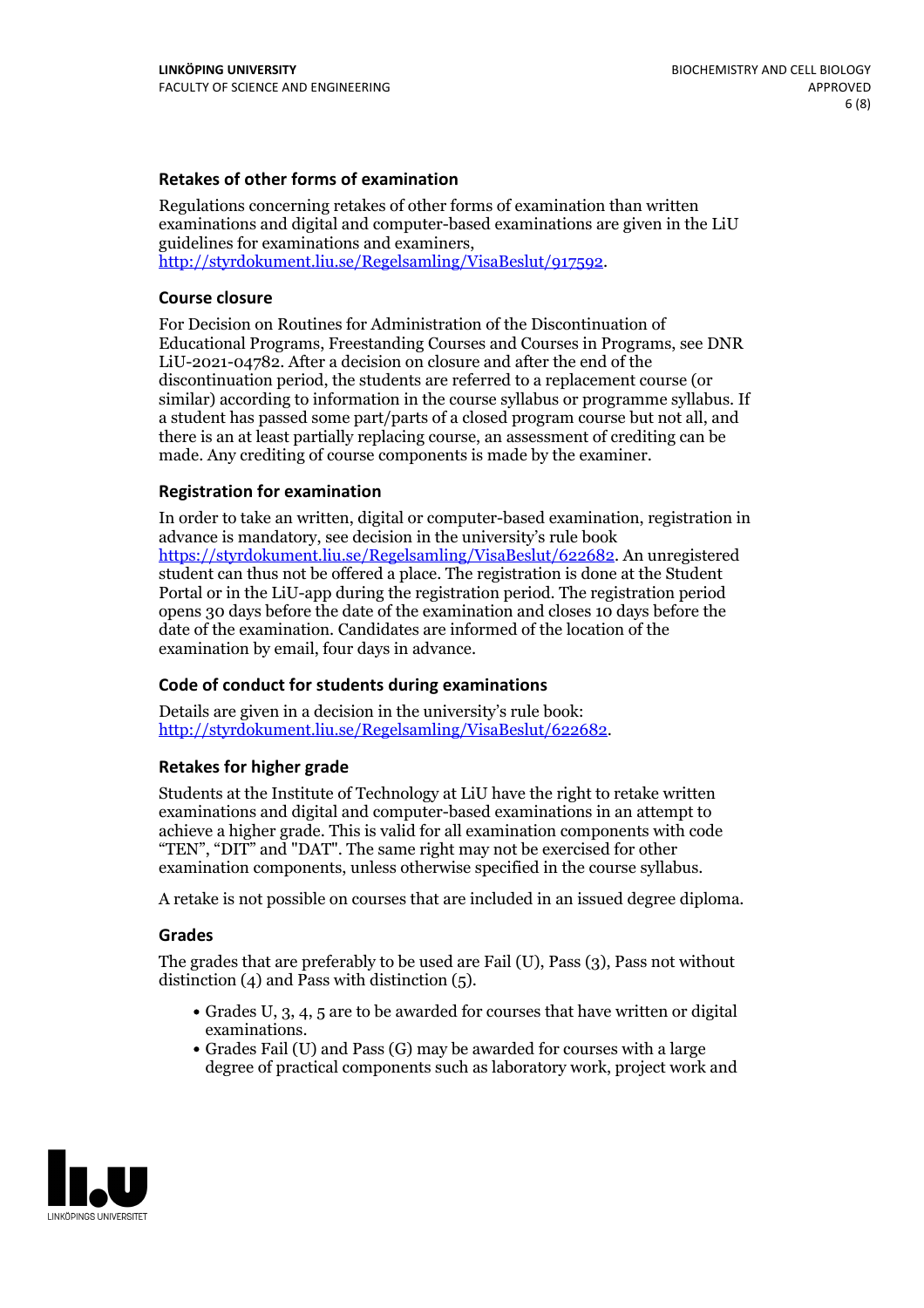group work.<br>• Grades Fail (U) and Pass (G) are to be used for degree projects and other independent work.

#### **Examination components**

The following examination components and associated module codes are used at the Faculty of Science and Engineering:

- Grades U, 3, 4, 5 are to be awarded for written examinations (TEN) and
- digital examinations (DIT).<br>• Examination components for which the grades Fail (U) and Pass (G) may be awarded are laboratory work (LAB), project work (PRA), preparatory written examination (KTR), digital preparatory written examination (DIK), oral examination (MUN), computer-based examination (DAT), home
- assignment (HEM), and assignment (UPG).<br>• Students receive grades either Fail (U) or Pass (G) for other examination components in which the examination criteria are satisfied principally through active attendance such as tutorial group (BAS) or examination item
- (MOM).<br>• Grades Fail (U) and Pass (G) are to be used for the examination components Opposition (OPPO) and Attendance at thesis presentation (AUSK) (i.e. part of the degree project).

In general, the following applies:

- 
- Mandatory course components must be scored and given <sup>a</sup> module code. Examination components that are not scored, cannot be mandatory. Hence, it is voluntary to participate in these examinations, and the voluntariness must be clearly stated. Additionally, if there are any associated conditions to
- the examination component, these must be clearly stated as well. For courses with more than one examination component with grades U,3,4,5, it shall be clearly stated how the final grade is weighted.

For mandatory components, the following applies (in accordance with the LiU Guidelines for education and examination for first-cycle and second-cycle education at Linköping University,<br>[http://styrdokument.liu.se/Regelsamling/VisaBeslut/917592\)](http://styrdokument.liu.se/Regelsamling/VisaBeslut/917592):

If special circumstances prevail, and if it is possible with consideration of the nature of the compulsory component, the examiner may decide to replace the compulsory component with another equivalent component.

For possibilities to alternative forms of examinations, the following applies (in accordance with the LiU Guidelines for education and examination for first-cycle [http://styrdokument.liu.se/Regelsamling/VisaBeslut/917592\)](http://styrdokument.liu.se/Regelsamling/VisaBeslut/917592):

If the LiU coordinator for students with disabilities has granted a student the right to an adapted examination for a written examination in an examination hall, the student has the right to it.